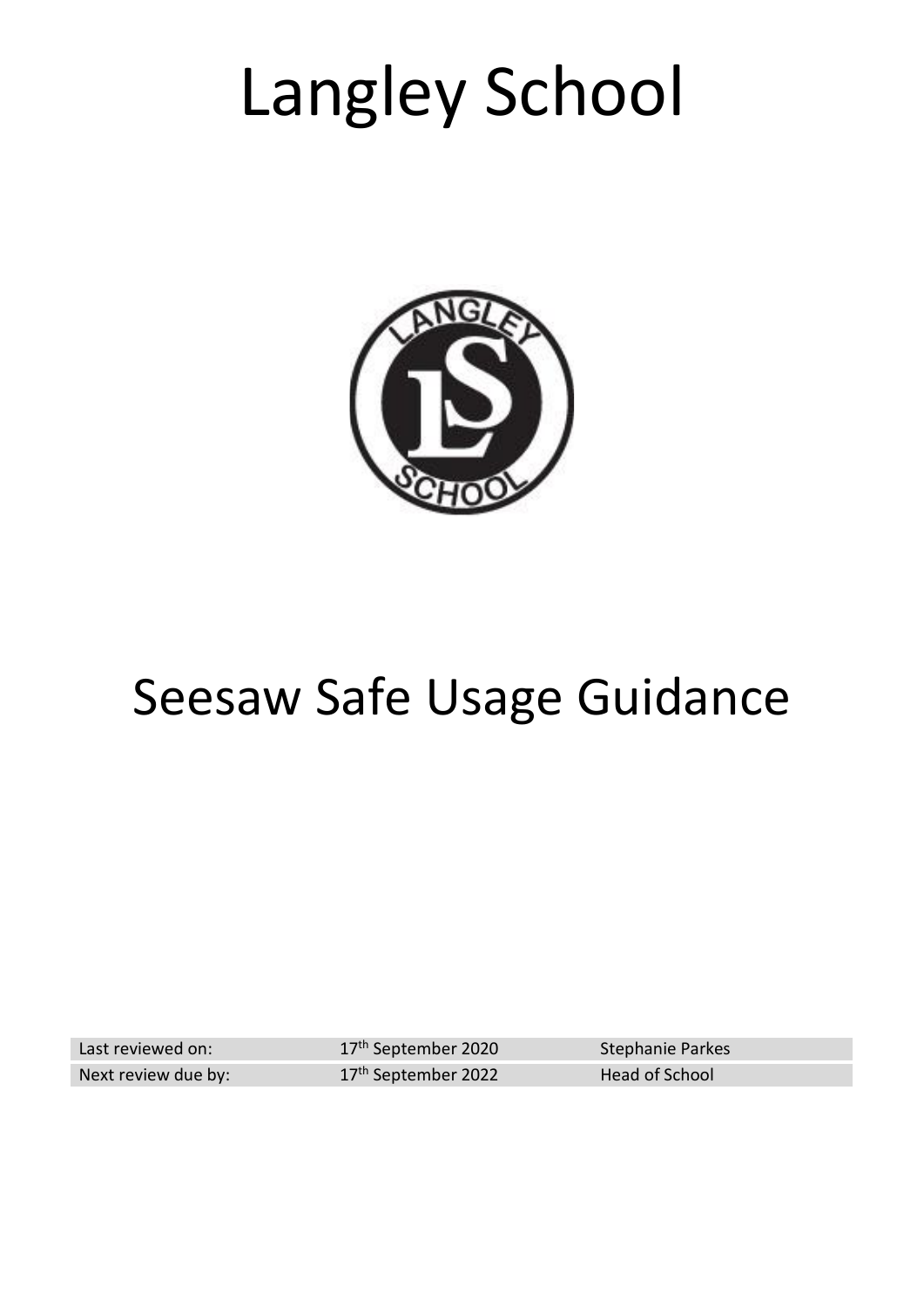## **Seesaw Safe Usage Policy**

#### **Introduction**

#### **Key people / dates**

| Langley School | Safeguarding<br>Designated<br>Lead (DSL) team         | Jeanette Ashwin, Marina Ryley, Claire Hynes, Becky<br>Ford, Stephen Bradbury, Stephanie Parkes |
|----------------|-------------------------------------------------------|------------------------------------------------------------------------------------------------|
|                | Online-safety lead                                    | <b>Stephanie Parkes</b>                                                                        |
|                | Safeguarding governor                                 | Elizabeth Philip                                                                               |
|                | Data Protection Officer                               | lan Bailey                                                                                     |
|                | Infrastructure Manager                                | Ian Bailey                                                                                     |
|                | this<br>policy<br>Date<br>was<br>reviewed and by whom | 17th September 2020 - Stephanie Parkes                                                         |
|                | Date of next review and by<br>whom                    | 17 <sup>th</sup> September 2020 – Head of School                                               |

#### **1. Introduction and aims**

Langley School use Seesaw to keep in touch with children during term-time and during periods where the school may be shut such as lockdown. Teachers can post work, comment on submitted work and leave messages for the whole class within the app/ website. Seesaw will be used to set class activities such as homework and for children to complete work whilst at school.

#### **2. Setting work**

Teachers will use the Activity tool to set work. Work will be clearly shown under the Activity Tool. Work will be tailored to meet the needs of the children in the class. Activities can be scheduled in advance and dates/times added for when to post to complete them. Once activities have been submitted, Seesaw will automatically remove the activity from each child's activity stream notifications.

Teachers will:

- Set work in accordance with the remote learning policy.
- Work for the day is available by 9 am each morning.
- Provide instructions to explain to the children how to complete each activity.
- Set worksheets as pdfs or photos. These are inserted into Seesaw's drawing tool which allows children to respond by text, drawing, voice or by uploading photos of their work.
- May include further instructions of how to download content from the website by including a link. The children can then print and upload a photo of their work via the app's camera tool.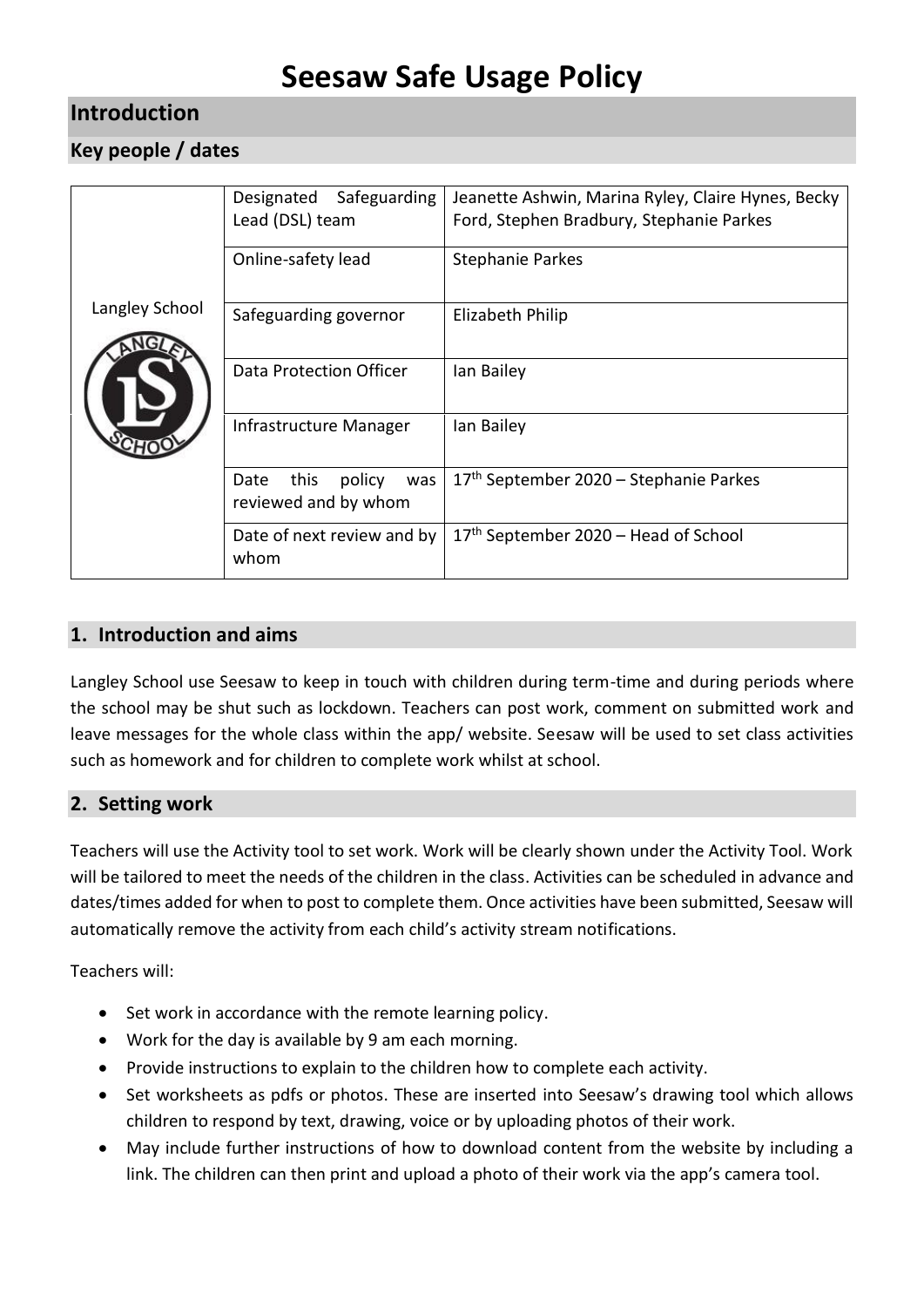## **Seesaw Safe Usage Policy**

#### **3. Responding to work**

Class staff will:

- approve work so the children are alerted that it has been submitted.
- 'like' the work by clicking on the heart.
- mark the submitted work by clicking on the three dots (…) and clicking Edit and using either the pencil/felt tip tool to draw ticks, highlighter to identify gaps or errors, text tool to add a written response or voice response to give a more personalised feedback.
- 'check-in' on the app twice during a working day.

Children will:

- use the Add Response tool to submit their work this allows Seesaw to recognise that they complete it.
- follow the online safety rules and only use for schoolwork.
- report to an adult if they come across any unsafe content.
- follow healthy use of a computer, website, and any linked learning.

Parents will:

- ensure that appropriate firewalls and age restrictions are set on computers.
- ensure computer use is regularly monitored.
- ensure communication is kept to a professional level.
- ensure submitted work is clearly photographed to enable a teacher to mark it

Failure to abide by the Acceptable Use Policy when using Seesaw could result in termination of access. This includes any misuse, including inappropriate language, gestures, inappropriate comments and the submission of non-school based work.

This policy is written in line with the remote learning policy, school's acceptable use policy and online safety policy and complements the Keeping Children Safe in Education 2020 government guidance.